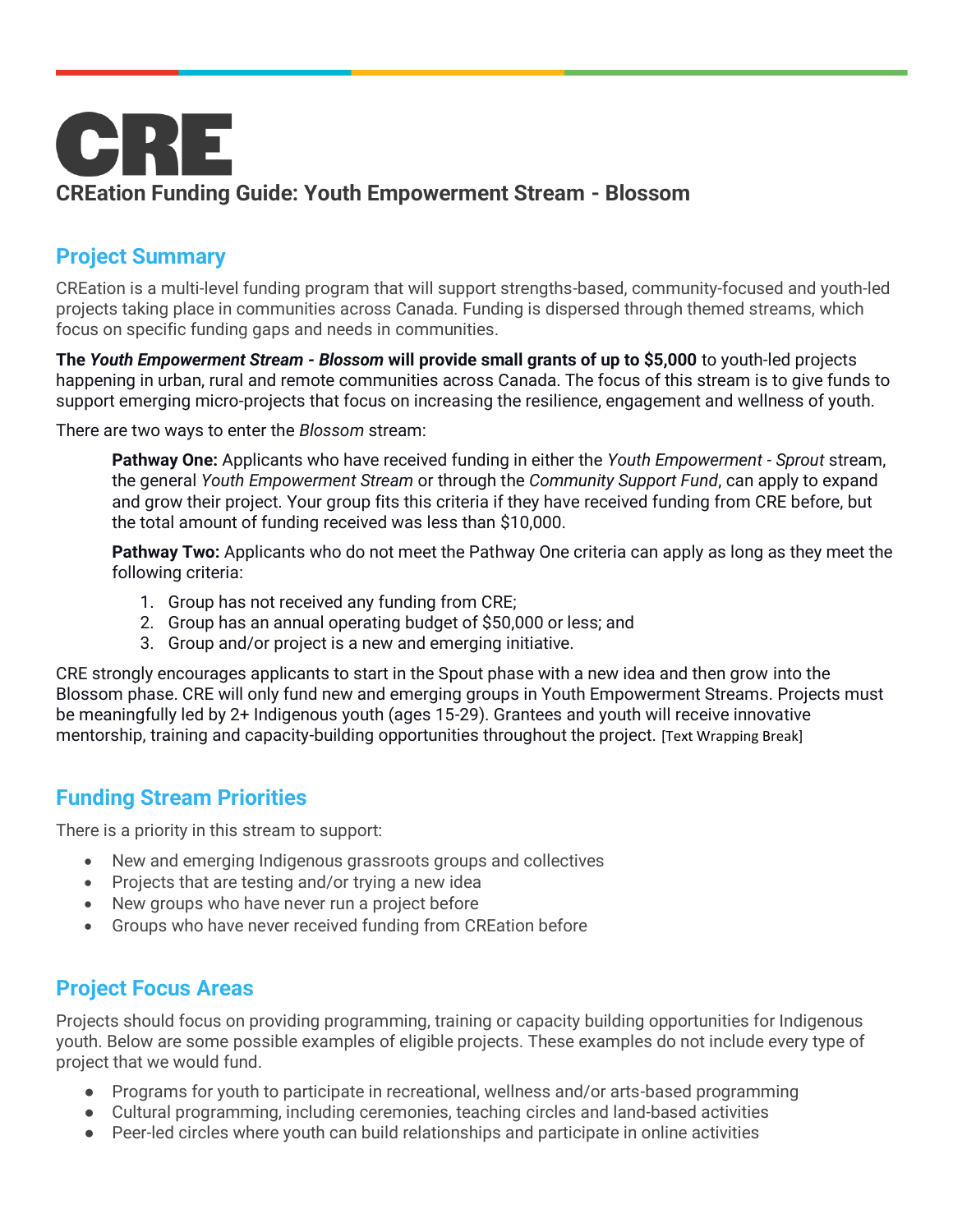- Intergenerational programs, that provide youth opportunities to work with Elders, parents, families, children, etc
- Programs that increase youth leadership skills
- Professional development programs for members of a youth council/organization to increase their knowledge about organizational governance
- Projects that target making resources (such as mental health services) safer and more accessible

All funded projects engage more youth other than just project leaders.

## **Eligibility**

CREation will only fund grassroots Indigenous youth groups consisting of a minimum of 2 youth.

#### **Please note: for the purpose of this program, CRE defines Indigenous as status and non-status First Nations, Inuit, and Métis peoples in Canada, living both on and off reserve.**

Eligible groups and projects include:

- Unincorporated/grassroots youth groups/collectives/councils comprised primarily of Indigenous youth
- Emerging, incorporated youth groups (note: CRE defines "emerging" as groups that have an operating budget of less than \$50,000)
- Projects must serve primarily serve Indigenous youth

Ineligible groups and projects:

- Individuals and/or projects that are not led by 2+ Indigenous youth
- Projects that are not youth-led (or where the majority of leadership is 30+)
- Non-Indigenous groups and organizations
- Groups that have received more than \$10,000 in funding from CRE over the past 12 months
- Projects taking place outside of Canada
- For profit corporations

## **Ineligible Expenses**

CRE will NOT fund projects that are political in nature, or that involve distributing substances (i.e. alcohol, nontraditional tobacco, marijuana, illicit substances, etc).

Project leaders cannot receive honorariums of more than \$500.

## **Review Process**

Applications will be reviewed by a Community Grants Committee that includes Advisory Circle members, community members, Indigenous youth and other knowledge carriers. All members will have experience running programs and initiatives, overseeing projects and offering community supports. 100% of the review committee will be Indigenous, and a minimum of 75% will be youth.

## **Capacity Building**

All funded groups will be required to take part in online training/skills development workshops on managing, facilitating, evaluating, and reporting on programs. There will be orientation sessions for all new grantees. All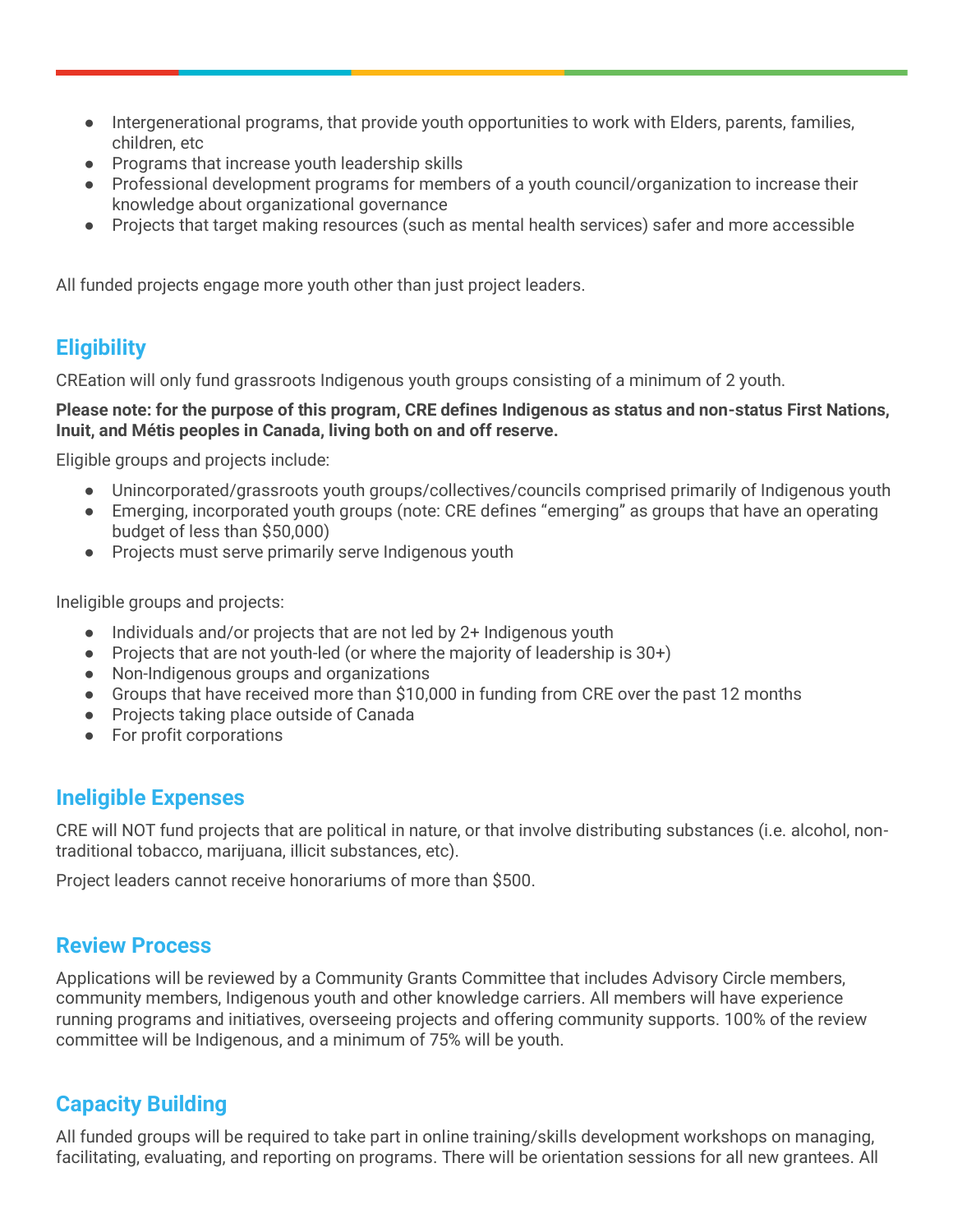grantees will be assigned a CRE staff member and will have individual meetings with this staff member throughout the project.

## **Reporting and Evaluation**

Grantees will be asked to submit one report:

**Final Report (2 month after project completion):** Grantees will submit a budget report and an evaluation report. Grantees will receive a copy of the evaluation report within the first month of their project start date.

## **Financial Oversight and Trusteeship**

Groups/councils/collectives with members who are over the age of 18 do not require an external funding administrator and, if successful, will receive the grant funds directly.

Successful applicant groups (with leaders aged 15-17) will require a local non-profit or trusted community member over age 18 to serve as their grant trustee. This trustee may be someone the applicants are already familiar with or CRE can support in connecting them with a willing organization or community member as well as with creating a trustee agreement that ensures youth will be supported.

#### **Release of Funds**

**CRE does not issue cheques.** Funding will be sent to grantees via a Plooto bank transfer/direct deposit. Grantees will receive funds within two weeks of submitting a signed funding agreement.

## **Timelines**

| <b>Stages</b>                         | <b>Summer Intake</b> | <b>Fall Intake</b> |
|---------------------------------------|----------------------|--------------------|
| <b>Applications</b><br><b>Open</b>    | June 1st, 2022       | August 1st, 2022   |
| <b>Application</b><br><b>Deadline</b> | June 30th, 2022      | August 31st, 2022  |
| <b>Decisions</b><br><b>Released</b>   | August 31st, 2022    | October 31st, 2022 |
| <b>Project Start</b><br><b>Date</b>   | September 1st, 2022  | November 1st, 2022 |
| <b>Project End</b><br><b>Date</b>     | February 28th, 2023  | April 28th, 2023   |